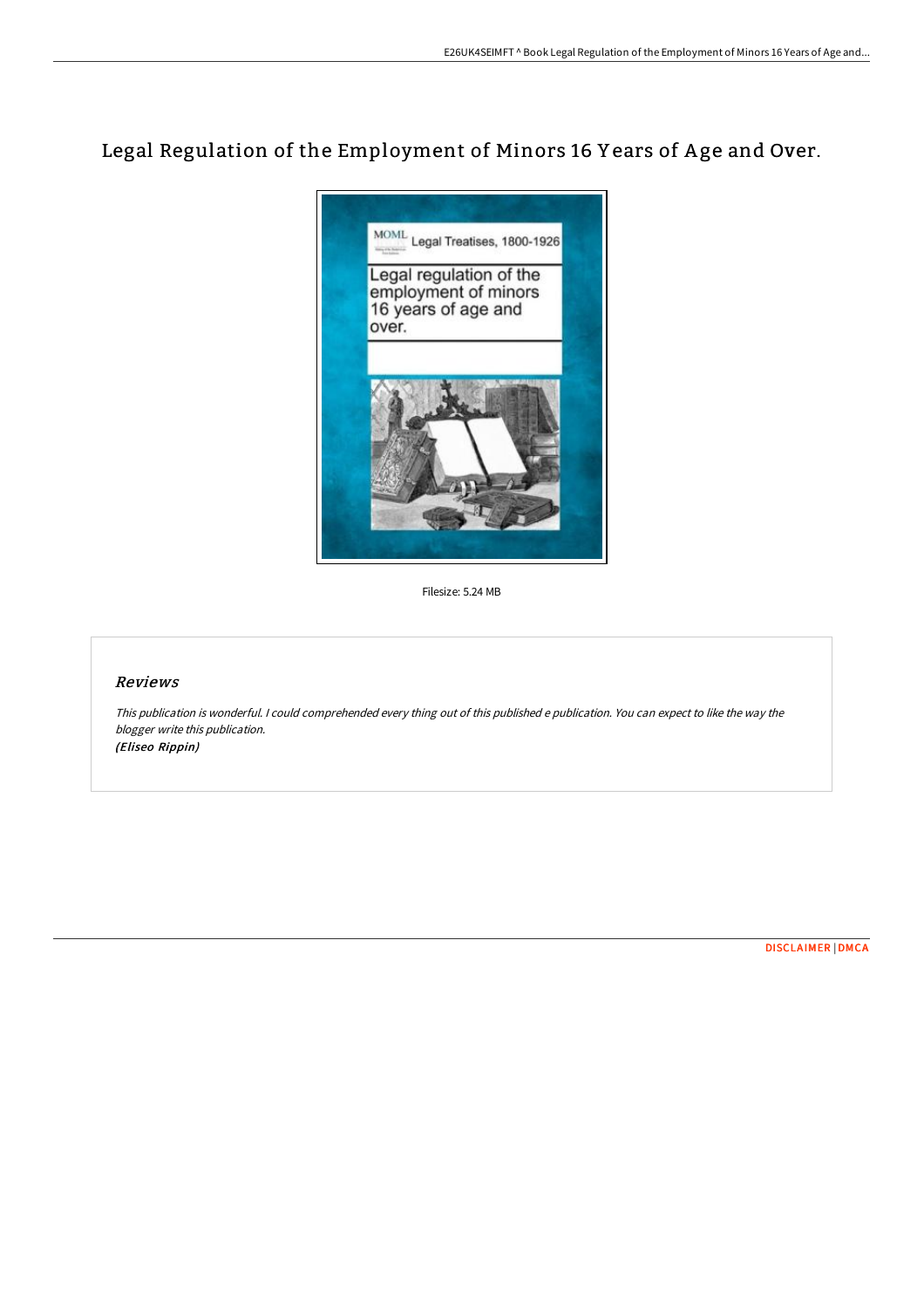# LEGAL REGULATION OF THE EMPLOYMENT OF MINORS 16 YEARS OF AGE AND OVER.



Gale Ecco, Making of Modern Law, 2011. PAP. Condition: New. New Book. Delivered from our UK warehouse in 4 to 14 business days. THIS BOOK IS PRINTED ON DEMAND. Established seller since 2000.

 $\frac{1}{2}$ Read Legal Regulation of the [Employment](http://techno-pub.tech/legal-regulation-of-the-employment-of-minors-16-.html) of Minors 16 Years of Age and Over. Online  $\blacksquare$ Download PDF Legal Regulation of the [Employment](http://techno-pub.tech/legal-regulation-of-the-employment-of-minors-16-.html) of Minors 16 Years of Age and Over.